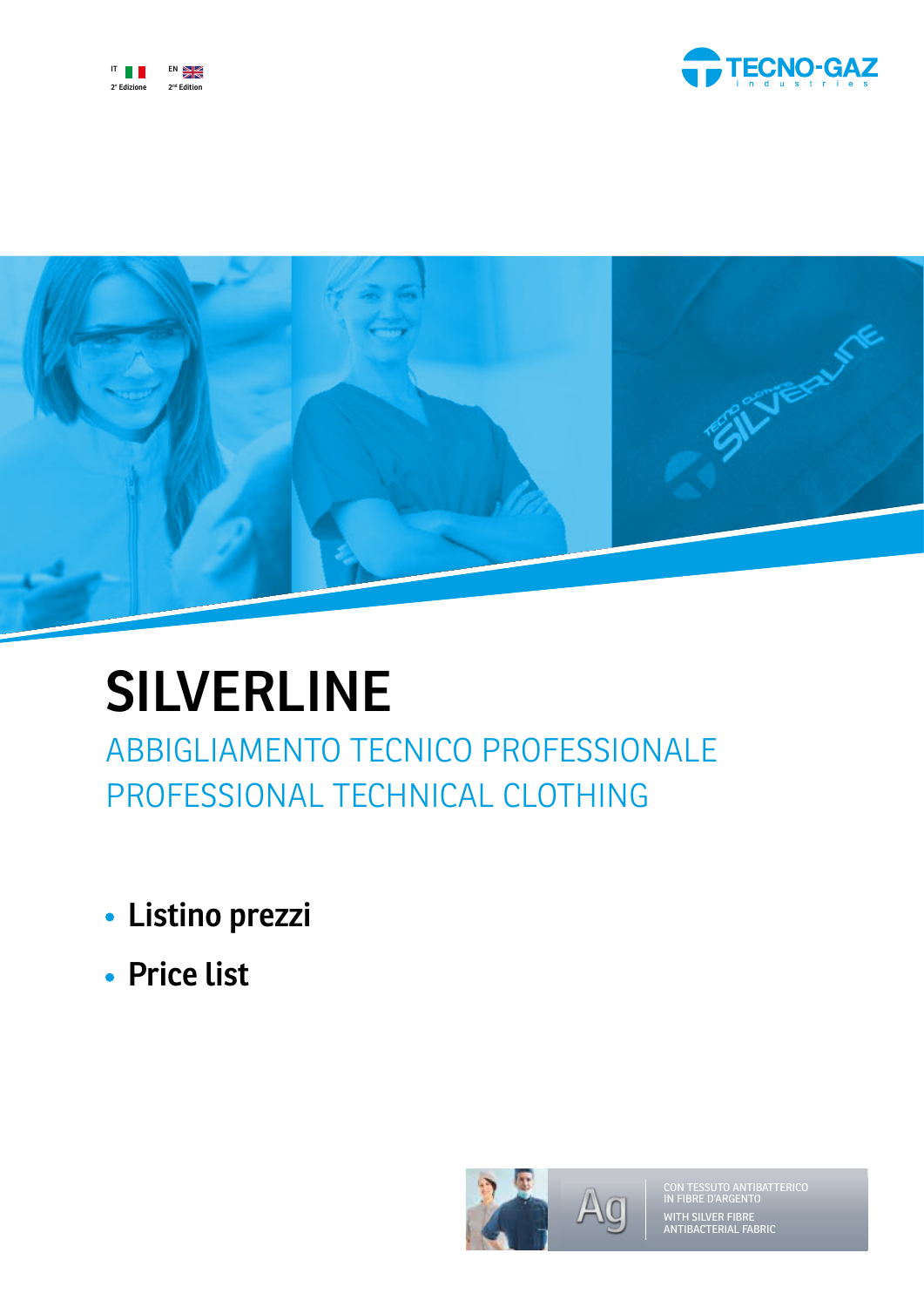# SILVERLINE Una linea completa A complete line



**SILVERY LE**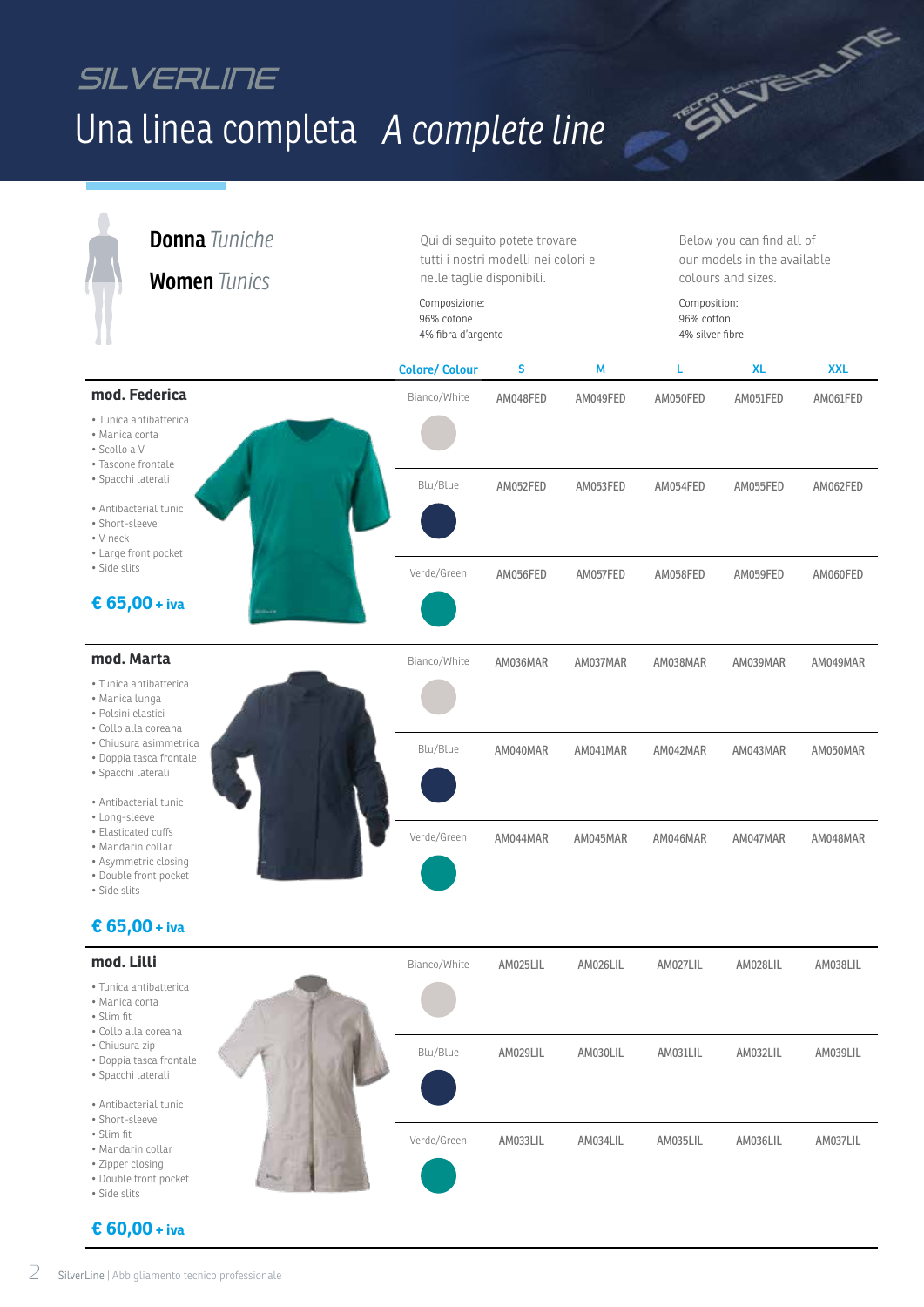





### *T-shirt* **Women Donna**

Composizione: 96% cotone 4% fibra d'argento

Composition: 96% cotton 4% silver fibre

• Long-sleeve • Slim fit • Round neckline

**€ 25,00 + iva**

|                         | <b>Colore/Colour</b> | s        | M        |          | <b>XL</b> | <b>XXL</b> |
|-------------------------|----------------------|----------|----------|----------|-----------|------------|
| mod. Ada                | Bianco/White         | AM059ADA | AM060ADA | AM061ADA | AM062ADA  | AM063ADA   |
| • T-shirt antibatterica |                      |          |          |          |           |            |
| · Manica corta          |                      |          |          |          |           |            |
| • Slim fit              |                      |          |          |          |           |            |
| · Girocollo             |                      |          |          |          |           |            |
| • Antibacterial t-shirt |                      |          |          |          |           |            |
| · Short-sleeve          |                      |          |          |          |           |            |
| • Slim fit              |                      |          |          |          |           |            |
| • Round neckline        |                      |          |          |          |           |            |
|                         |                      |          |          |          |           |            |
| € 25,00 + iva           |                      |          |          |          |           |            |
| mod. Emma               | Bianco/White         | AM063EMM | AM064EMM | AM065EMM | AM066EMM  | AM067EMM   |
| · T-shirt antibatterica |                      |          |          |          |           |            |
| · Manica lunga          |                      |          |          |          |           |            |
| • Slim fit              |                      |          |          |          |           |            |
| · Girocollo             |                      |          |          |          |           |            |
| • Antibacterial t-shirt |                      |          |          |          |           |            |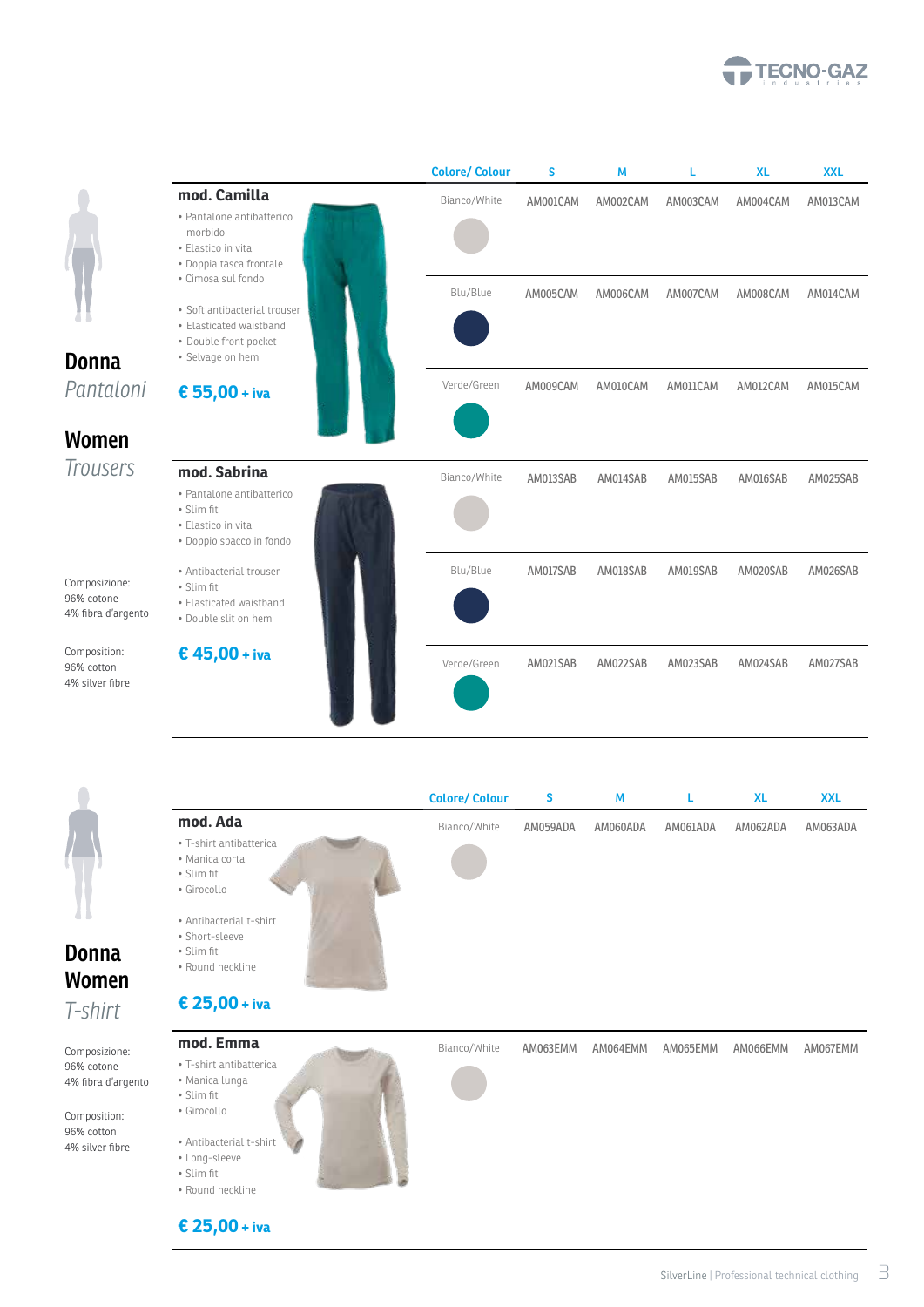# SILVERLINE Una linea completa *A complete line*

**SILVERY FE** 

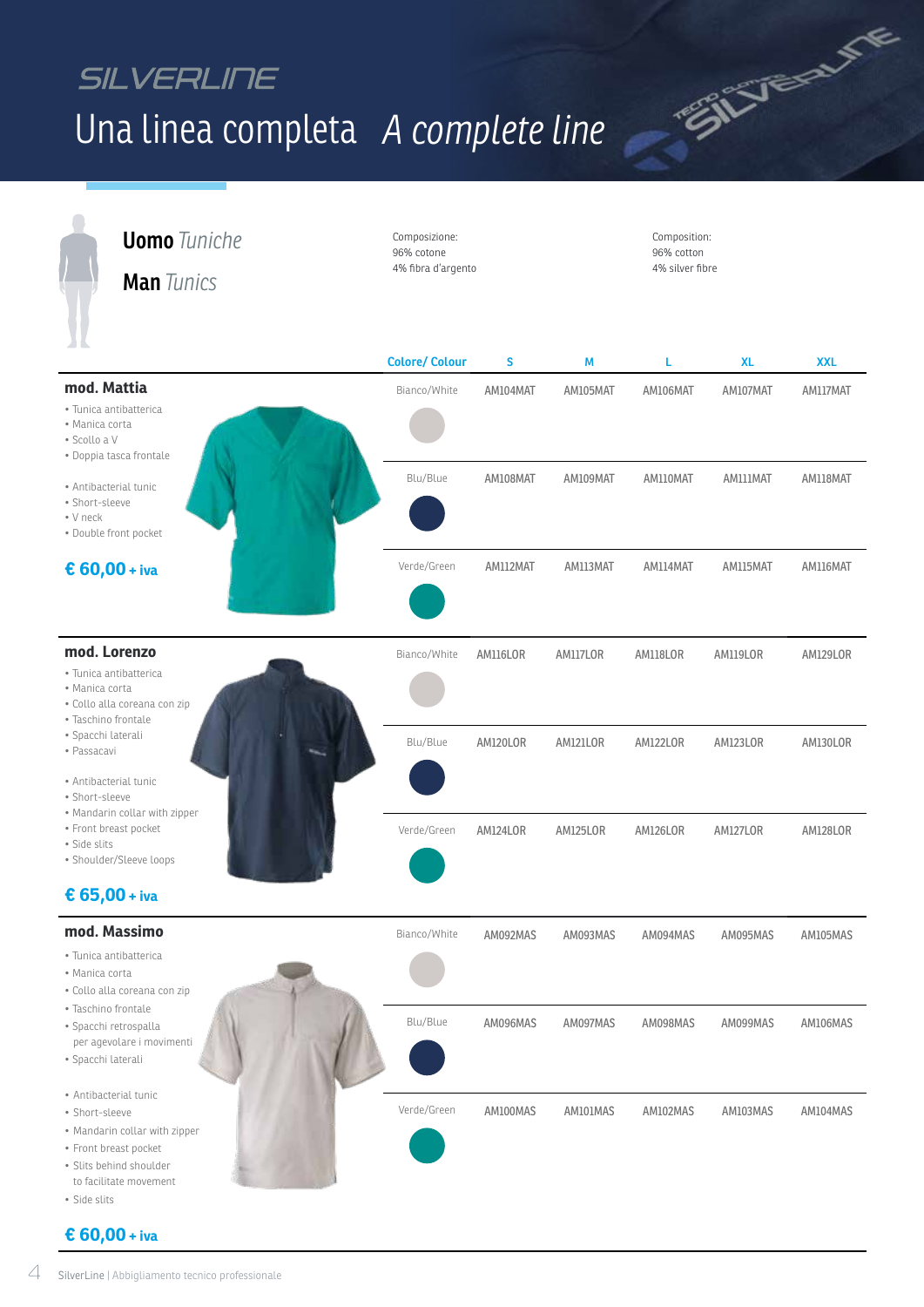





### *T-shirt* **Men Uomo**

Composizione: 96% cotone 4% fibra d'argento

Composition: 96% cotton 4% silver fibre

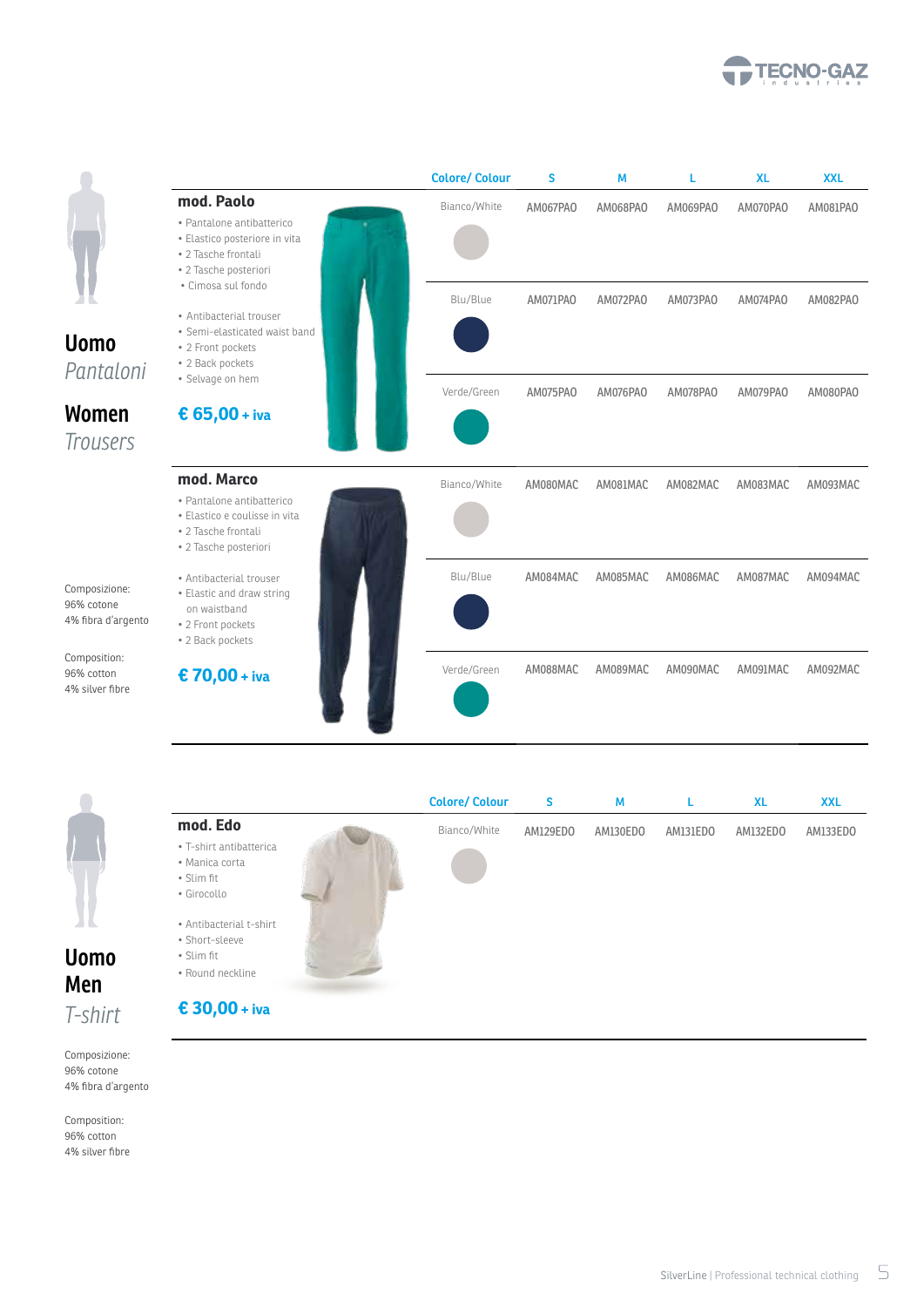## SILVERLINE Una linea completa *A complete line*

### **Accessori** *Uomo / Donna* Composizione: Composizione: Composition: **Accessories** *Man / Woman*

**Bandana unisex antibatterica**

Bandana unisex con lacci di chiusura e regolazione. Composizione:

96% cotone, 4% fibra d'argento

#### **Antibacterial unisex bandana**

Unisex bandana with tie and adjustment. Composition: 96% cotton 4% silver fibre

Composizione: 96% cotone 4% fibra d'argento

96% cotton 4% silver fibre

SILVERY VE



#### **Sacco antibatterico Mod.Laundry**

Indispensabile per trasporto indumenti in lavanderia, evita la trasmissione di batteri e cattivi odori. Composizione:

96% cotone, 4% fibra d'argento

#### **Antibacterial bag Mod.Laundry**

Essential for carrying clothing to the laundry, it prevents the spread of bacteria and unpleasant odours. Composition: 96% cotton 4% silver fibre

| <b>Colore Colour</b> | Cod.          |  |
|----------------------|---------------|--|
| Blu / Blue           | AM136SAC      |  |
|                      | € 40,00 + iva |  |

#### **Customization Personalizzaioni**



#### **Cod.**

1CAMA0007

#### **€ 12,00 + iva**

6 SilverLine | Abbigliamento tecnico professionale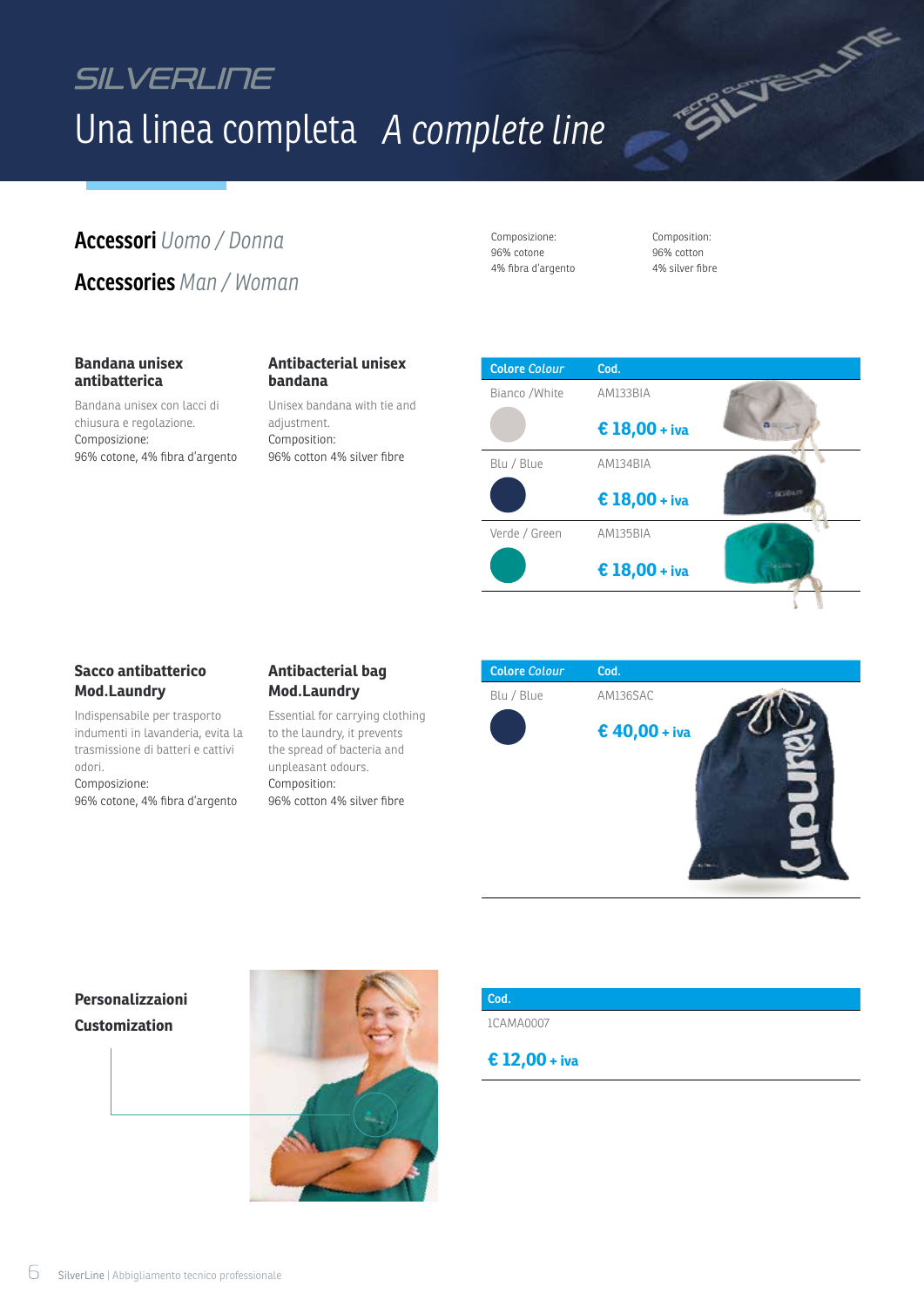# SILVERLINE Tabella taglie *Size chart*



**Uomo** *Man*

Le misure sono in centimetri Measurements are in centimeters

|   | <b>Taglia/Size</b>                                  | S         | Μ         |           | <b>XL</b> | <b>XXL</b>  |
|---|-----------------------------------------------------|-----------|-----------|-----------|-----------|-------------|
|   | Altezza in cm<br>Height in cm                       | 168   176 | 172   180 | 176   184 | 180   188 | 184   192   |
| A | Circonferenza busto<br><b>Bust circumference</b>    | 88   94   | 94 100    | 100 106   | 106   112 | $112$   118 |
| B | Circonferenza vita<br>Waist circumference           | 69 75     | 75 81     | 81   87   | 87   93   | 93   99     |
|   | Circonferenza bacino basso<br>Low hip circumference | 84   90   | 90   96   | 96 102    | 102   108 | 108   114   |
| n | Interno gamba<br>Inseam                             | 78   79   | 80   81   | 82   83   | 84 85     | 86   87     |



### **Donna** *Woman*

Le misure sono in centimetri Measurements are in centimeters

|   | <b>Taglia/Size</b>                                  | S             | М             |               | <b>XL</b>     | <b>XXL</b>    |
|---|-----------------------------------------------------|---------------|---------------|---------------|---------------|---------------|
|   | Altezza in cm<br>Height in cm                       | $164$   172   | 166   174     | 168   176     | 170   178     | 172   180     |
| А | Circonferenza busto<br><b>Bust circumference</b>    | 82   86       | 86   90       | 90   94       | 94   98       | 98   102      |
| B | Circonferenza vita<br><b>Waist circumference</b>    | 66   70       | 70   74       | 74   78       | 78   82       | 82   86       |
| C | Circonferenza bacino basso<br>Low hip circumference | 90   94       | 94   98       | 98   102      | 102   106     | 106   110     |
| D | Interno gamba<br>Inseam                             | $81,5$   82,5 | $82,5$   83,5 | $83,5$   84,5 | $84,5$   85,5 | $85,5$   86,5 |